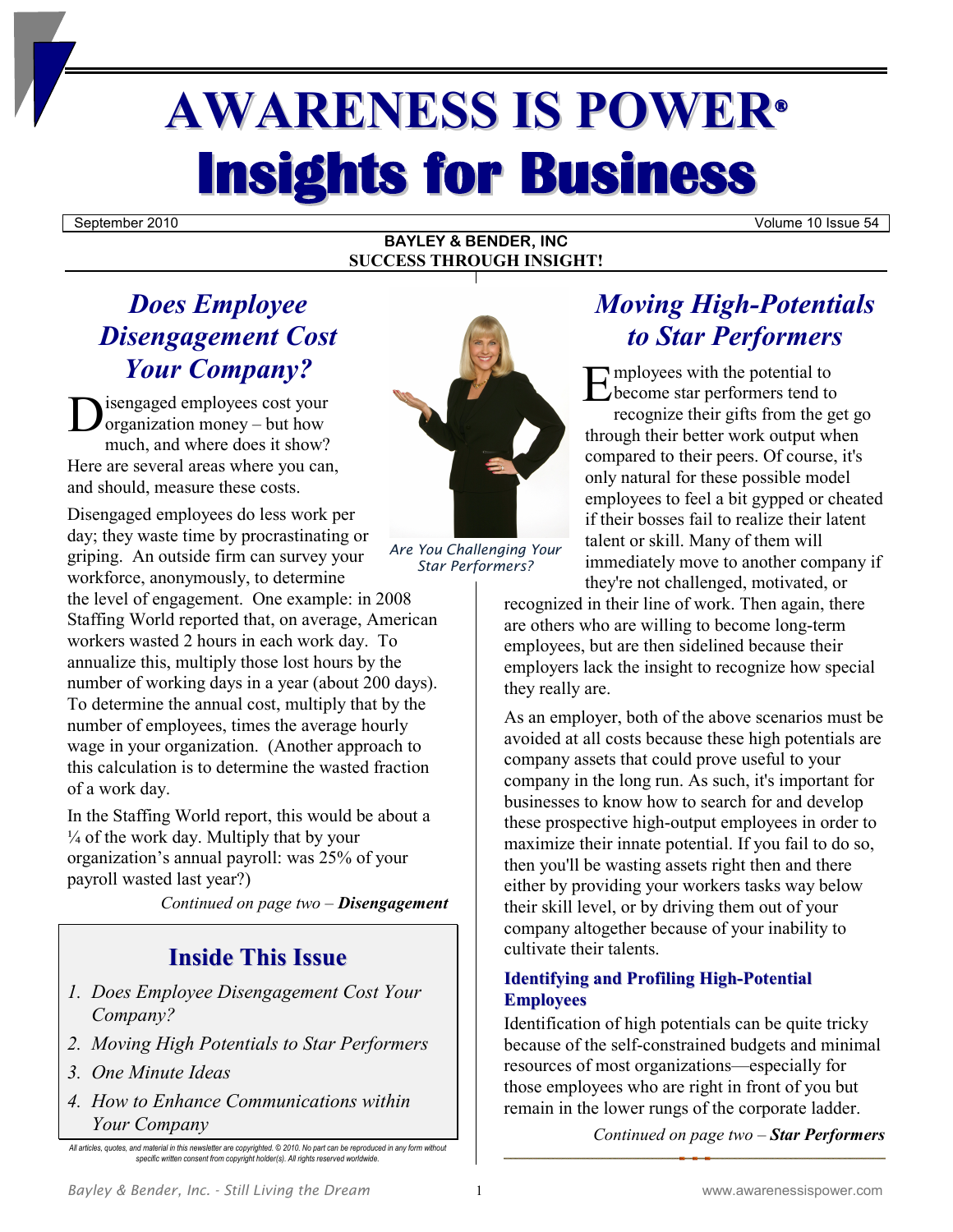### *Continued from page one – Disengagement*

Disengaged employees accomplish less with the opportunities they encounter. It may be most obvious in a sales organization. Will the employee make the extra cold call? Push for a closing date? Check back on customer satisfaction? Disengagement may be as easy to measure as a loss in year-over-year sales.

Disengaged employees do not initiate or innovate. They become satisfied to do the same old things in the same old ways. This is an obvious problem in a marketing organization, where it is critical to attract new customers by generating new campaigns. But most very successful organizations thrive on employee suggestion programs, where front-line workers contribute to improvements on the assembly

> $Probability$   $Q4$ -Market share Q2

line, to innovations in products, or to streamlining processes.

Disengaged employees are more likely to resign or to be terminated. They resign



Disengaged employees lead to disengaged customers. Your organization is a rare and endangered species if it does not depend on repeat business. Your organization also benefits from favorable word-of-mouth to attract new customers. Your customers will notice poor or slow service; lack of attention to detail; or anything that says "I don't care". Have you lost customers due to intangible issues? Has the number of customer referrals gone down, over the last year? What did that cost your organization?

Now you can build your business case to invest in employment engagement. We have the tools necessary to increase employee engagement.

#### *Contact us today at 301-439-8317!*

### *Continued from page one – Star Performers*

In order to identify and develop high potentials, you must first learn what motivates them to commit to your company in the long-term, how to maximize their output, and what attracts them to a given organization.

Anyhow, a recent survey of chief learning officers reveals that internally developing a strong base of talent is one of the key



methods in refining and grooming a high potential to star-performer status. When it comes to retaining and motivating key staff as well as keeping costs down in terms of employee training, this approach is second to none. What's more, maintaining the balance between sustained independent thinking and organizational experience should reduce any risks of wasting corporate resources on unknown variables.

#### **Assessments in the Development of High Potentials**

High potentials are characterized by their quick movement in various roles in a given company. These individuals are best identified as early as possible in order for you to start molding them into better performers in the long-term. Passion is also a good indicator of high potentiality, but true starperformers-to-be must have excellence hand-in-hand with enthusiasm. They typically have a methodical career path that just screams that they are meant for bigger and better things inside your organization. As prospective leaders and star performers, they are expected to set the standard for model employee performance, slide into new positions with ease, and should receive special coaching and mentoring to further improve their abilities.

Once you've identified your high potentials, it's only natural for you to expect them to deliver better performances as time passes by. In fact, it's highly recommended that you incrementally add to their responsibilities (and paycheck) in accordance to their ever-increasing capabilities. Every time they improve themselves, take them to the next level of their career path in order to keep them challenged without necessarily overwhelming them with too much work. The very best of these special people will then meet you halfway by quickly rising to the top heap of the company hierarchy on their own.

*Written for us by our associates at [Sorrell Associates, LLC](http://newsletterville.com/) Copyright protected worldwide. All rights reserved.*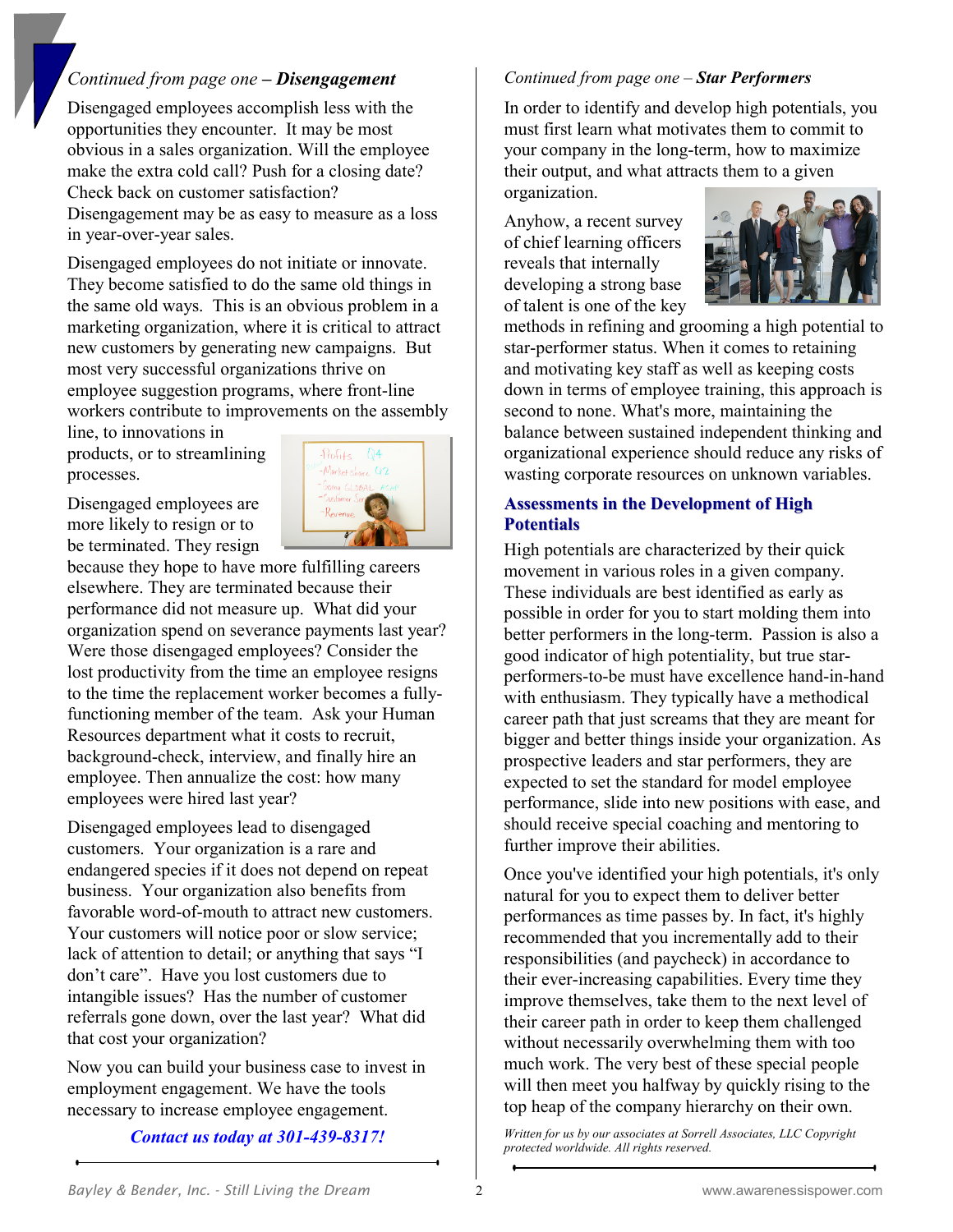# *How to Enhance Communications within Your Company*

**The communication, what is true for human interaction is true for** In communication, what is true for human interaction is true for<br>business. Listen well, express yourself and be receptive of suggestions<br>and criticisms. Within the crossization, and communication and criticisms. Within the organization, good communication increases employee satisfaction, which is eventually translated to customer satisfaction.

**Listen well –** Communication allows the transfer of appropriate and accurate information from top to bottom or across different organizational levels. Oftentimes, top executives are too involved in planning and developing strategies that they readily assume that their directives will be received positively by the managers and employees. This is not always the case. An important ingredient of effective communication is knowledge of what the recipients need to know and there is no better way than to listen to them. To enhance communication, approach them and listen to them. Show courtesy. This way, the message "Listen to me as I listen to you" is conveyed concretely.

**Be objective –** Be understanding and do not judge their feedbacks immediately. Reaching the wrong conclusion can lead to strained work relationships. Prevent this by being sensitive to the perceptions and expectations of managers and employees. Promote good



will by politely accepting negative feedback. Avoid arguments in order to minimize undesirable feelings within the company. However, arguments are sometimes necessary for resolving issues. In such cases, give time to each contender and evaluate each side objectively.

**Estimate their capacity for information –** Before giving them information, gauge what the managers and employees can take in first to prevent information overload. Avoid giving insufficient information as well because this could lead to unsatisfactory performance.

**Be creative –** After factoring in their views and inputs in strategic plans and objectives, the next challenge is how to enhance information transmission. It is not enough just to talk or send out memos. Combine accuracy, creativity and sincerity to effectively communicate different kinds of information. Get the managers' and employees' attention by sending out teasers, then holding a big event. If this is too extravagant, provide information in appealing packages. Or send out messages that peak their curiosity so that they are encouraged to seek out information on their own.

**Always evaluate –** Evaluate whether your communication techniques are effective by asking your subordinates directly or conducting surveys. Ensure the anonymity of the participants so that they will answer truthfully. Collate and compare the results. If there are praises, then it means that the communication techniques are effective. If there are criticisms, then look at them constructively and learn from them. Through this, communication becomes a company-wide affair and not just the job of the HR department.

*Copyright protected worldwide. Sorrell Associates, LLC All rights reserved*



### **How does controlling one's attention contribute to safety in the workplace?**

One of my favorite quotes from Tom Peters is his statement that after 25 years of consulting, everything he's learned can be boiled down into five words: "*Attention is all there is*." What you put your attention to is what you get. Try to wake people up to the fact that all of us have attention patterns that are somewhat restrictive, that are useful in certain circumstances but mismatched in other kinds of situations.

Generally people who are very good at focusing their attention and blocking out distractions also miss things in their environment. When you're driving, for example, you're looking straight ahead and you don't see things on the side. On a safety level, that can be dangerous. Try to show people where they're good and where they need improvement, and give them some specific exercises and techniques for broadening their effectiveness.

*"Creativity is allowing yourself to make mistakes. Art is knowing which ones to keep." ~ Scott Adams*

Don't miss next month's issue. Subscribe now!

AWARENESS IS POWER® *Insights for Business*

2024 Powder Mill Rd Silver Spring, MD 20903

> Tel: 301-439-8317 E-mail: [aip@awarenessispower.com](mailto:aip@awarenessispower.com)

Visit Our Web Site at: [www.awarenessispower.com](http://www.awarenessispower.com/)

12 Issues For Only \$97